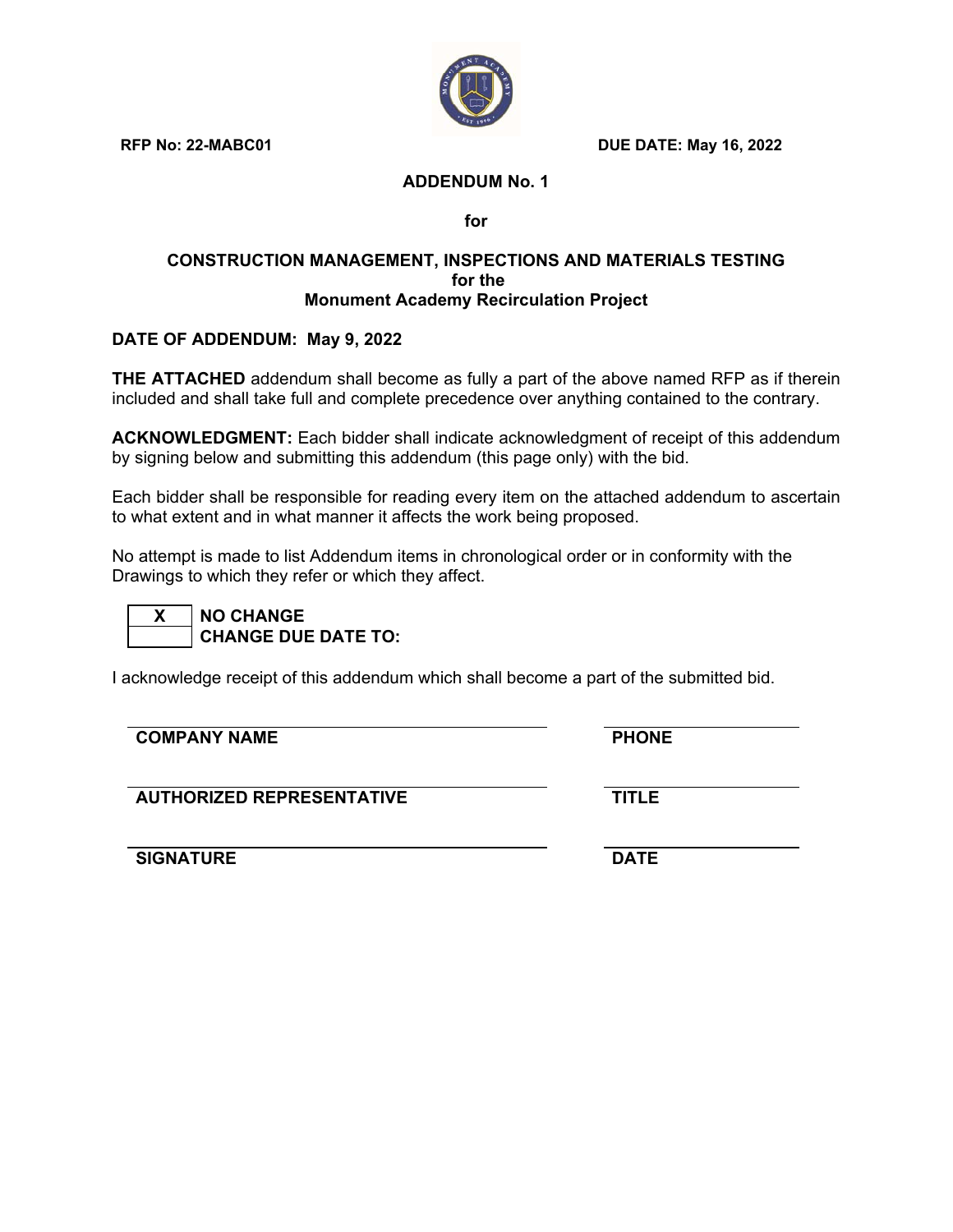The following is hereby made a part of this solicitation:

## *RFP CHANGES:*

*NONE*

#### *VENDOR QUESTIONS / COMMENTS:*

• Is there a page limitation with item #5: Understanding and Approach?

#### MABC response: 4 pages

## *ADDITIONAL INFORMATION AND CLARIFICATIONS TO THE IFB FOR CONSTRUCTION:*

- 1. Onsite topsoil may be salvaged during clearing and grubbing, stockpiled and utilized in lieu of, or in addition to, offsite topsoil. All labor, equipment and materials associated with topsoil will be paid at the bid unit price of Topsoil (Offsite).
- 2. See attached for the detail for the bull nose curb.
- 3. See attached Minimum Materials Testing Requirements

## CLARIFICATION:

- o MABC's designated representative will provide Construction Management (CM) services and will conduct materials testing for quality assurance (QA). MABC's CM representative will provide all inspections on behalf of MABC including third-party inspections by third-party inspectors required by CDPS and the building permit requirements.
- o Quality control (QC), including but not limited to, compaction and materials testing is the Contractor's responsibility. The Contractor shall coordinate with MABC's CM representative to ensure that the required inspections by the required third-party inspectors has been completed.
- 4. ADA Accessible Parking Striping will remain 1 Ea. It is estimated that 0.25 gallons of white paint per the specifications will be required. Detail "Front of School Parking & Pedestrian Access Detail" on sheet 24 of 134 (Roadway 5 of 6) shows the ADA Parking layout including outline, logo and chevron for reference.
- 5. CLARIFICATION: The following permits shall be obtained by the Contractor:

| Permit                                                      | <b>Issuing Agency</b>                                    |
|-------------------------------------------------------------|----------------------------------------------------------|
| <b>Construction Activity Permit</b>                         | El Paso County Health Department                         |
| COR400000 Stormwater Discharge Permit                       | Colorado Department of Health and<br>Environment (CDPHE) |
| ** Erosion and Stormwater Quality Control<br>Permit (ESQCP) | El Paso County Dept. of Public<br>Works (EPC DPW)        |
| Dewatering Permit (as required)                             | CDPHE.                                                   |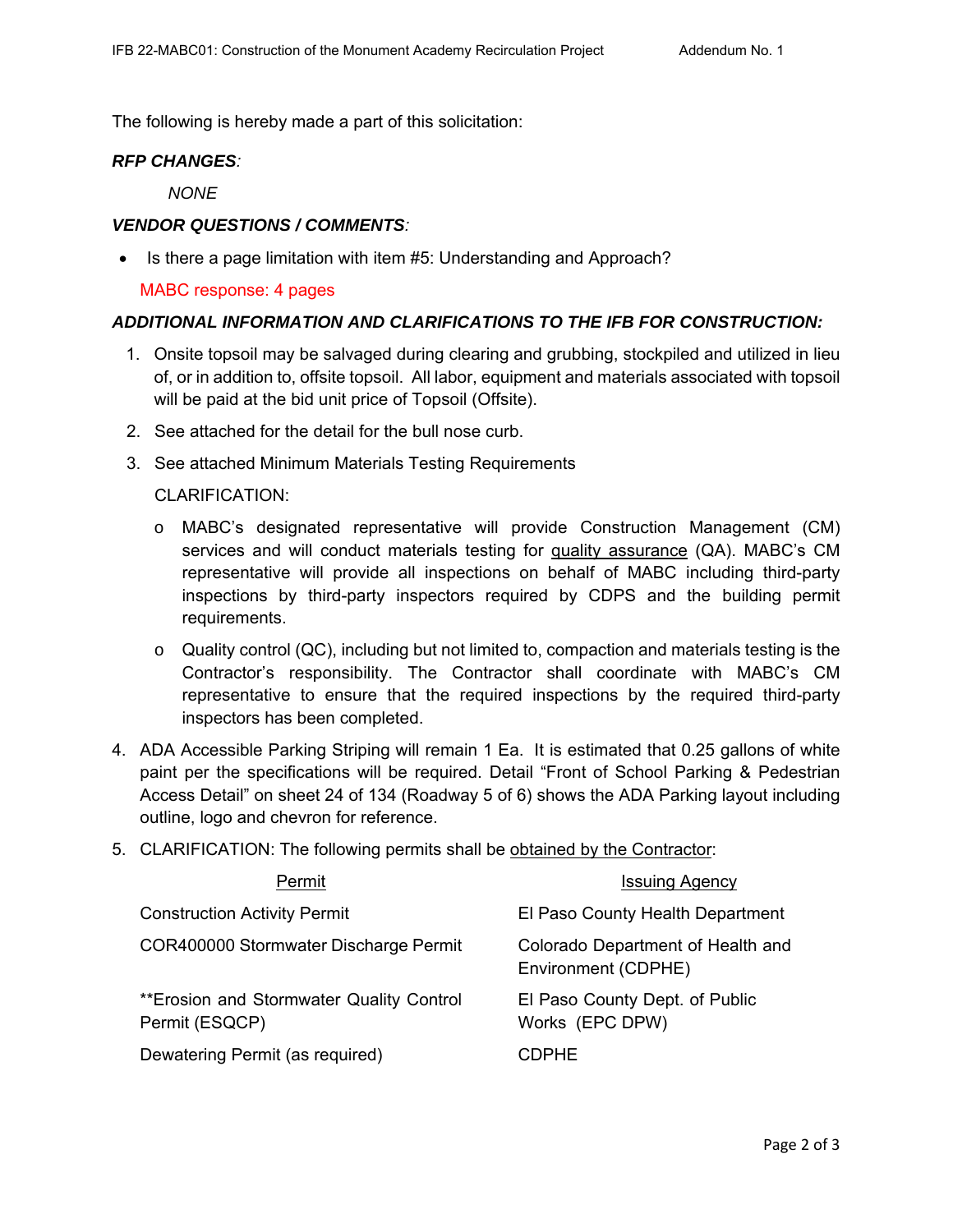\*\*To obtain the ESQCP, the Contractor must complete and submit the following to EPC DPW:

- o ESQCP Application
- o Signed SWMP Checklist
- o SWMP (draft is included in the construction plans as attachment to the IFB)
- o Spill Prevention and Response Plan (part of the SWMP)

\*\*The following will be provided by the Engineer of Record (EOR) and must be submitted to EPC DPW by the Contractor with the ESQCP Application:

- o Drainage Memo (also included as attachment to the IFB)
- o Signed PBMP Applicability Form
- o Signed GEC Plans (also in the construction plans as attachment to the IFB)
- o Signed GEC Checklist

## *ATTACHMENTS:*

- 1. Bull Nose Detail
- 2. Minimum Materials Testing Requirements

#### **END OF ADDENDUM NUMBER ONE**

All other terms and conditions of the original IFB shall remain unchanged and the subsequent bids received as a result of this solicitation shall be opened and evaluated in accordance with those terms and conditions.

Please sign the addendum signature page and return it with your bid. Failure to acknowledge this addendum in writing may be cause for rejection of your bid.

*Marc Brocklehurst* 

Marc Brocklehurst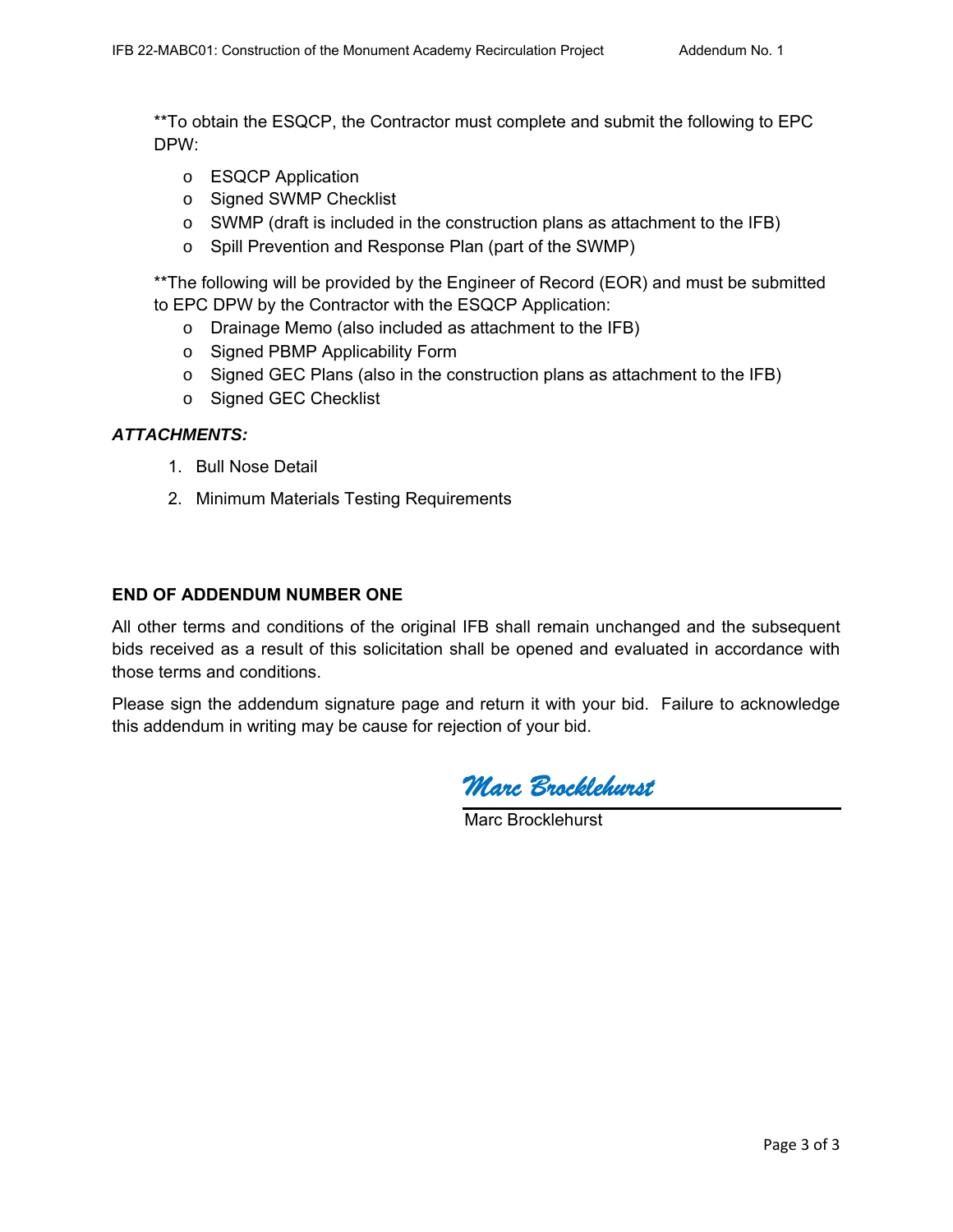